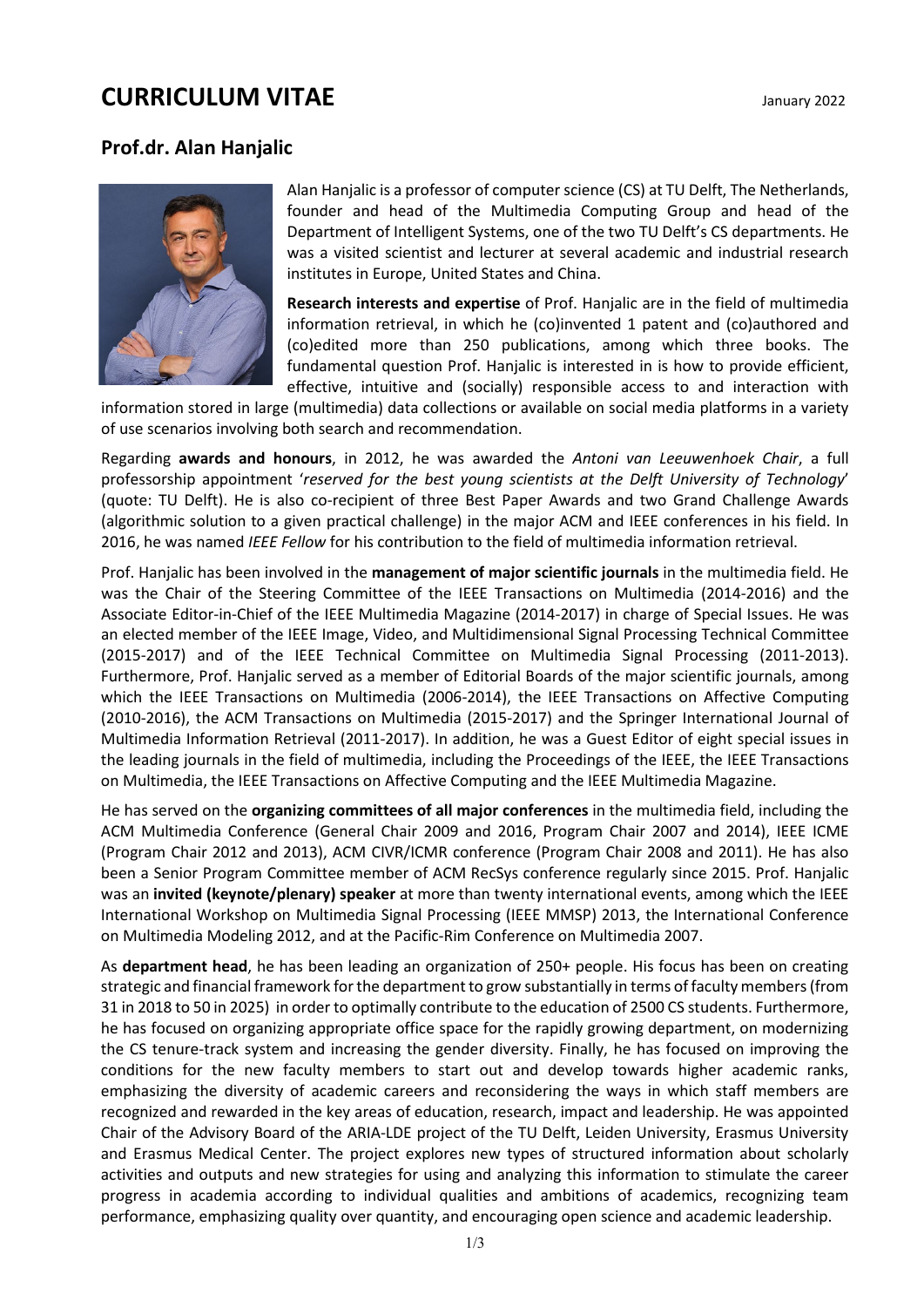## **1. CONTACT DETAILS**

Delft University of Technology (TU Delft) Faculty of Electrical Engineering, Mathematics and Computer Science (EEMCS) Department of Intelligent Systems Multimedia Computing Group Van Mourik Broekmanweg 6 Phone: +31 15 278 3084 2628 XE Delft **E-mail:** A.Hanjalic@tudelft.nl The Netherlands URL:<https://www.tudelft.nl/ewi/mmc/people/alan-hanjalic/>

## **2. EDUCATION**

- Ph.D. (1999), Delft University of Technology,
	- Dissertation: *Visual-Content Analysis for Multimedia Retrieval Systems* - Advisors: Prof. Reginald L. Lagendijk and Prof. Jan Biemond
- Diplom-Ingenieur (1995), Friedrich-Alexander University, Erlangen, Germany,
	- Thesis: *Estimation of 3D Structure and Motion from Monocular Image Sequence (in German)*,
	- Advisors: Prof. Bernd Girod (Stanford University, USA) and Prof. Eckehard Steinbach (TU Munich, Germany)

#### **3. ACADEMIC POSITIONS @ TU Delft**

| • Professor, Antoni van Leeuwenhoek Chair                | $2012$ – present |
|----------------------------------------------------------|------------------|
| • Associate Professor, Department of Intelligent Systems | $2005 - 2012$    |
| • Assistant Professor, Department of Mediamatics         | $1999 - 2005$    |

## **4. ACADEMIC OFFICES @ TU Delft**

| $\bullet$ | Deputy dean, Faculty EEMCS                                                               | 2021             |
|-----------|------------------------------------------------------------------------------------------|------------------|
| $\bullet$ | Chair, TU Delft Professorship Appointment Committee (for external applicants)            | $2021 - 2024$    |
| $\bullet$ | Chair, 3ME Faculty Advisory Board for Professorship Promotions (for internal applicants) | $2020$ – present |
| $\bullet$ | Member, TU Delft Professorship Appointment Committee (for external applicants)           | $2018 - 2021$    |
| $\bullet$ | Head, Department of Intelligent Systems                                                  | 2018 - present   |
| $\bullet$ | Member, EEMCS Academic Career Development Committee                                      | $2016 - 2018$    |
| $\bullet$ | Member, TU Delft Board of Professors (Raad van Hoogleraren)                              | $2015 - 2019$    |
| $\bullet$ | Founder and Head, Multimedia Computing Group                                             | 2014 - present   |
| $\bullet$ | Chair, Board of Studies Computer Science                                                 | $2014 - 2018$    |
| $\bullet$ | Head, Multimedia Signal Processing Group                                                 | 2012 - 2013      |
| $\bullet$ | Founder and Coordinator, Delft Multimedia Information Retrieval Lab                      | $2009 - 2013$    |
|           |                                                                                          |                  |

#### **5. ACADEMIC VISITS**

| • UESTC, Chengdu, China                   | 2017, 2019    |
|-------------------------------------------|---------------|
| • University of Granada, Granada, Spain   | $2008 - 2013$ |
| • Microsoft Research Asia, Beijing, China | 2005          |
| • Philips Research, Briarcliff Manor, USA | 2003          |
| • British Telecom Labs, Ipswich, UK       | 2000          |
| • Hewlett-Packard Labs, Palo Alto, USA    | 1998          |
|                                           |               |

#### **6. AWARDS AND HONORS**

- Named an *IEEE Fellow* (Class of 2016) *for contributions to multimedia information retrieval* (every year, only 0.1% of all IEEE members worldwide are elected Fellows)
- Awarded the *Antoni van Leeuwenhoek Chair* at the Delft University of Technology *("The Antoni van Leeuwenhoek (AvL) appointments at TU Delft are reserved for the best young Delft scientists."*, Source: TU Delft, February 2012
- *Best Paper Award*, IEEE Conference on Multimedia Big Data (BigMM) 2019, together with J. Choi, M. Larson and G. Friedland
- *Best Paper Award*, ACM Multimedia 2017 conference, together with B. Wang, Y. Yang, X. Xu and H.T. Shen
- *Best Paper Award*, ACM Recommender Systems 2012 conference, together with Y. Shi, A. Karatzoglou, L. Baltrunas, M. Larson and N. Oliver
- *Winner*, ACM Multimedia 2015 Grand Challenge, together with J. Choi, E. Kim, M. Larson and G. Friedland
- *Winner*, ACM Recommender Systems 2010 Challenge on Context-aware Movie Recommendation (CAMRa), together with Y. Shi and M. Larson